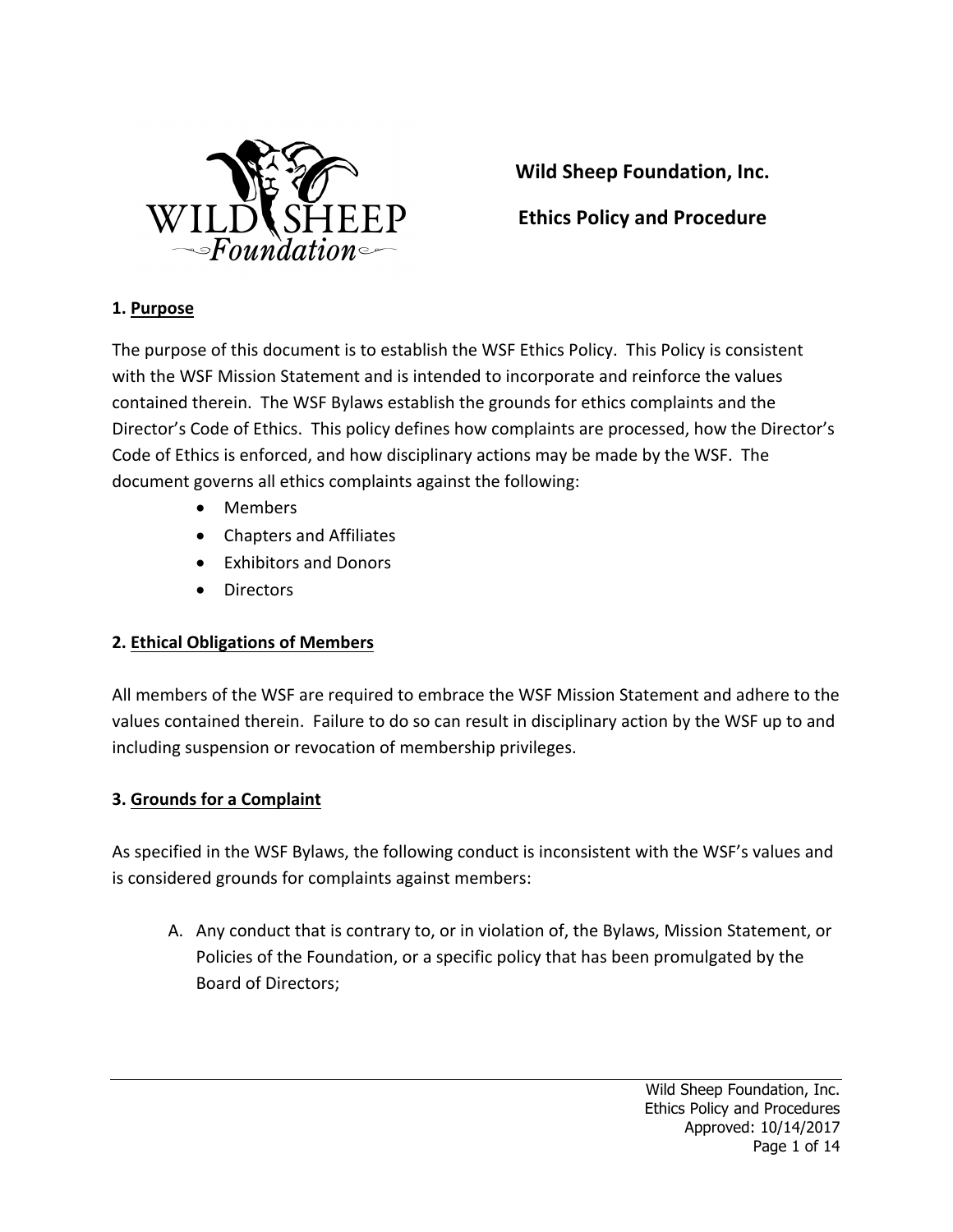- B. Having obtained membership in the WSF by use of any false or misleading statements or representations;
- C. Refusing, after written demand has been made, to honor a financial obligation to the WSF;
- D. Conduct that is disruptive of the orderly operation of the WSF in pursuit of its goals;
- E. Acts of disloyalty to the WSF that harm the WSF and/or its reputation, purposes, or objectives;
- F. Willfully making false statements or misrepresentations about the WSF or its official representatives;
- G. Engaging in any illegal or unethical business activities that relate to the WSF and/or its reputation, purposes, or objectives;
- H. Conviction of any fish, game, or wildlife conservation violation resulting in suspension and/or revocation of privileges; and/or,
- I. Conviction of, or a plea of guilty or nolo contendere to, any felony or to a misdemeanor involving moral turpitude or fraud.

# **4. How to File a Complaint**

Any member of the Foundation in good standing may file a complaint with the Recording Secretary against any individual WSF member, Chapter, Affiliate, Exhibitor, or Donor. The complaint must be written and must clearly and cogently describe the wrongful act(s) the complaining party contends is now being done or has previously been done and why such complaint constitutes grounds for disciplinary action as set forth in Section 3 above (or as contained in the WSF Bylaws). The written (i.e., hard copy, not email) complaint must:

- A. Identify specific reference(s) to the grounds for complaint in the Bylaws, this Ethics Policy, or both;
- B. Include the following statements:
	- i. "I have read and understand the WSF Ethics Policy" and,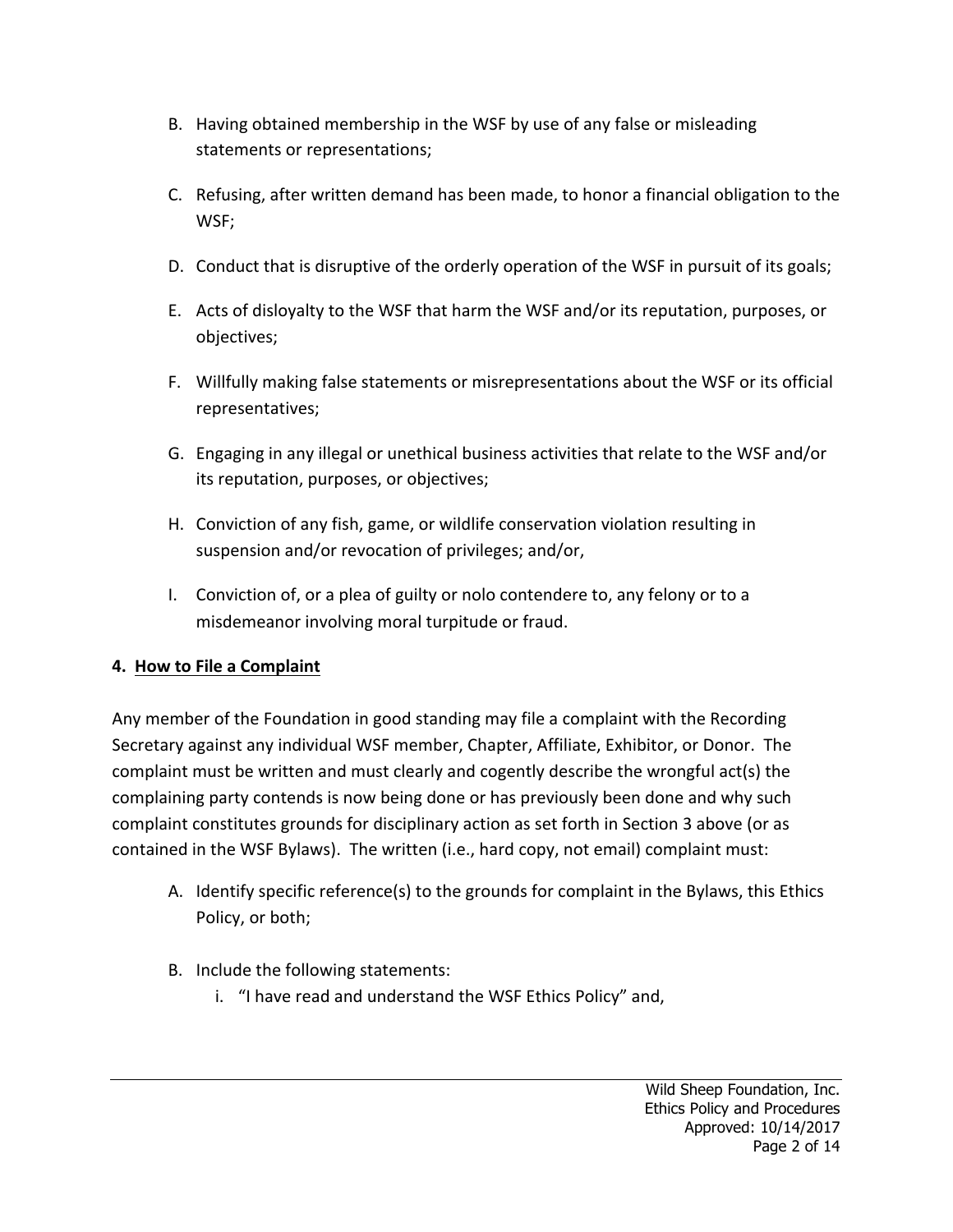- ii. "The statements made are truthful and factual to the best of my knowledge"; and
- C. Be signed and witnessed.

# **5. How Complaints are Processed**

Upon receipt of a complaint, the Recording Secretary will ensure the complaint is properly filled out and signed, will record the complaint with the date received, and will transmit the complaint to the Ethics Committee. The Ethics Committee will assess the complaint and will determine whether to process the complaint or dismiss it.

If an Ethics Committee Member is a friend or has a known relationship with either the complainant or the accused Member, they will recuse themselves and the Chairman of the Board will temporarily replace that/those Committee Member(s) from the membership at-large for the immediate case.

Complaints regarding conduct that was known by, or should have been known by, the complaining party more than 3 years prior to the time of the complaint will not be processed by the Ethics Committee and will be dismissed. Further, the Ethics Committee will process only complaints that have alleged adequate grounds for disciplinary action.

If the Ethics Committee decides to dismiss the complaint, the Recording Secretary will prepare a letter to the individual filing the complaint indicating the complaint has been dismissed and the rationale for the decision. The Chairman of the Ethics Committee will approve and sign the letter, and the Recording Secretary will send the letter to notify the individual who made the complaint of the ruling and update the appropriate WSF records.

If the Ethics Committee decides to process a complaint, the Recording Secretary will prepare a letter to the individual about whom the complaint was made. The letter will include:

- A. Notification that a complaint has been filed and that there is adequate information in the complaint to justify it be processed;
- B. A copy of the complaint, as received by the Foundation;
- C. A copy of the WSF Bylaws, Ethics Policy, and any other relevant WSF polices;
- D. A request for a written response;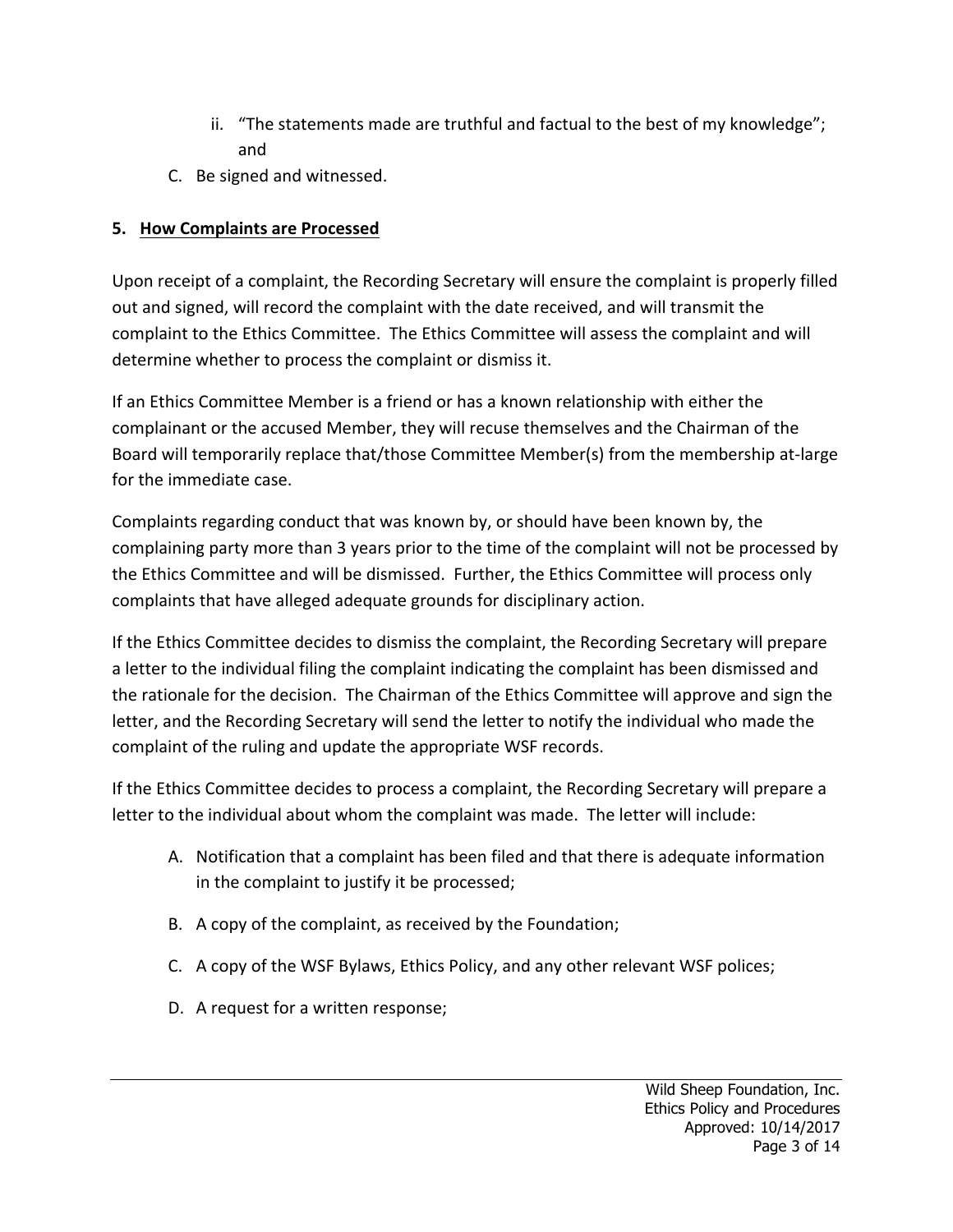- E. Guidance that the response should be clear and cogent, must be signed and witnessed, and that it must include the following statements:
	- i. "I have read and understand the WSF Ethics Policy"; and
	- ii. "The statements made are truthful and factual to the best of my knowledge"; and
- F. Notification that the response must be received within 30 days of the receipt date of the letter, and that a lack of a response will be considered an admission by the accused member that the allegation(s) in the complaint is (are) true.

Once a response has been received, or at the end of the 30-day response period, the Ethics Committee will convene and determine the appropriate action(s). The Committee will determine, based on the complaint filed and the response received, whether the complaint should be dismissed or whether disciplinary action should be taken.

If disciplinary action is to be taken, the Recording Secretary will check to see if a written reprimand is on file. If so, the disciplinary action may be adjusted to a higher level. The Committee will endeavor to see that the disciplinary action is commensurate with the nature of the violation, and that both the complaining party and the accused party are treated fairly and respectfully. 

The recommendation of the Ethics Committee will be presented at the next scheduled Board of Directors meeting for review and approval, or as reasonably practical. The Chairman of the Ethics Committee (or his/her replacement in the case of recusal) will be present at the Board of Directors meeting when the recommendation is reviewed to ensure the Directors understand the information received by the Ethics Committee and the rationale regarding their recommendation. The Board of Directors may approve the recommendation or modify it to dismissal or one of the disciplinary actions specified in this document.

If the Board of Directors decides to dismiss the complaint, the Recording Secretary will document the findings in a letter to both the person filing the complaint and the accused member. Both the Chairman of the Ethics Committee and the Chairman of the Board will sign the letter and then the Recording Secretary will forward the letter to each party and will update the appropriate WSF records.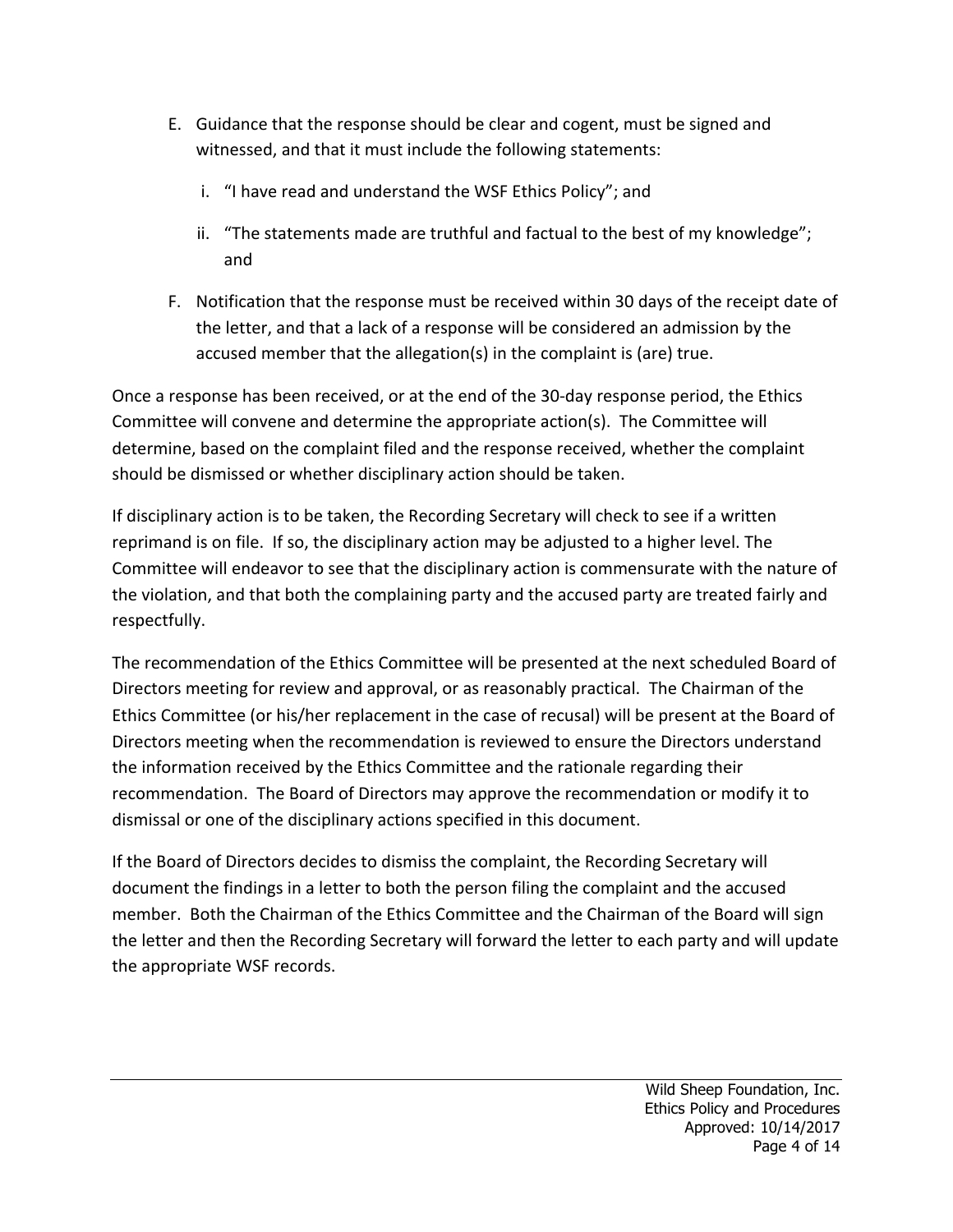If the Board of Directors determines that disciplinary action is warranted, the Recording Secretary will document the findings in a letter to the accused party. The letter will indicate that the accused may appeal the decision. Both the Chairman of the Ethics Committee and the Chairman of the Board will sign the letter. A request for appeal must be in writing and must be received within 30 days of the date of the letter.

If the accused decides not to appeal the decision, or after 30 days has passed without a response, the indicated disciplinary action will be taken. The Recording Secretary will document the findings in a letter to both the party filing the complaint and the accused party. Both the Chairman of the Ethics Committee and the Chairman of the Board will sign the letter, and then the Recording Secretary will forward the letter to each party and will update the appropriate WSF records. The Chairman of the Board will assume the responsibility to follow through on any disciplinary action(s) in a reasonably timely manner.

## **6. Possible Disciplinary Actions Against Members**

Disciplinary actions range from verbal reprimand to expulsion, as deemed appropriate by the Ethics Committee and approved by the Board of Directors. The following disciplinary actions are recommended, however, the timing and duration of written reprimands and suspension maybe adjusted as is appropriate:

- A. Verbal reprimand: Unless otherwise determined by the Board of Directors a verbal reprimand will be carried out by the Chairman of the Board.
- B. Written reprimand: Unless otherwise determined by the Board of Directors the Chairman of the Board will sign a written reprimand. Records regarding written reprimands are held by the WSF for 3 years, after which time the written reprimand is destroyed provided there have been no further complaints.
- C. Suspension of membership for one to three years.
- D. Expulsion of the member from the WSF.

No member, donor, or exhibitor so suspended or expelled will be entitled to any refund of dues, donations, or contributions already paid.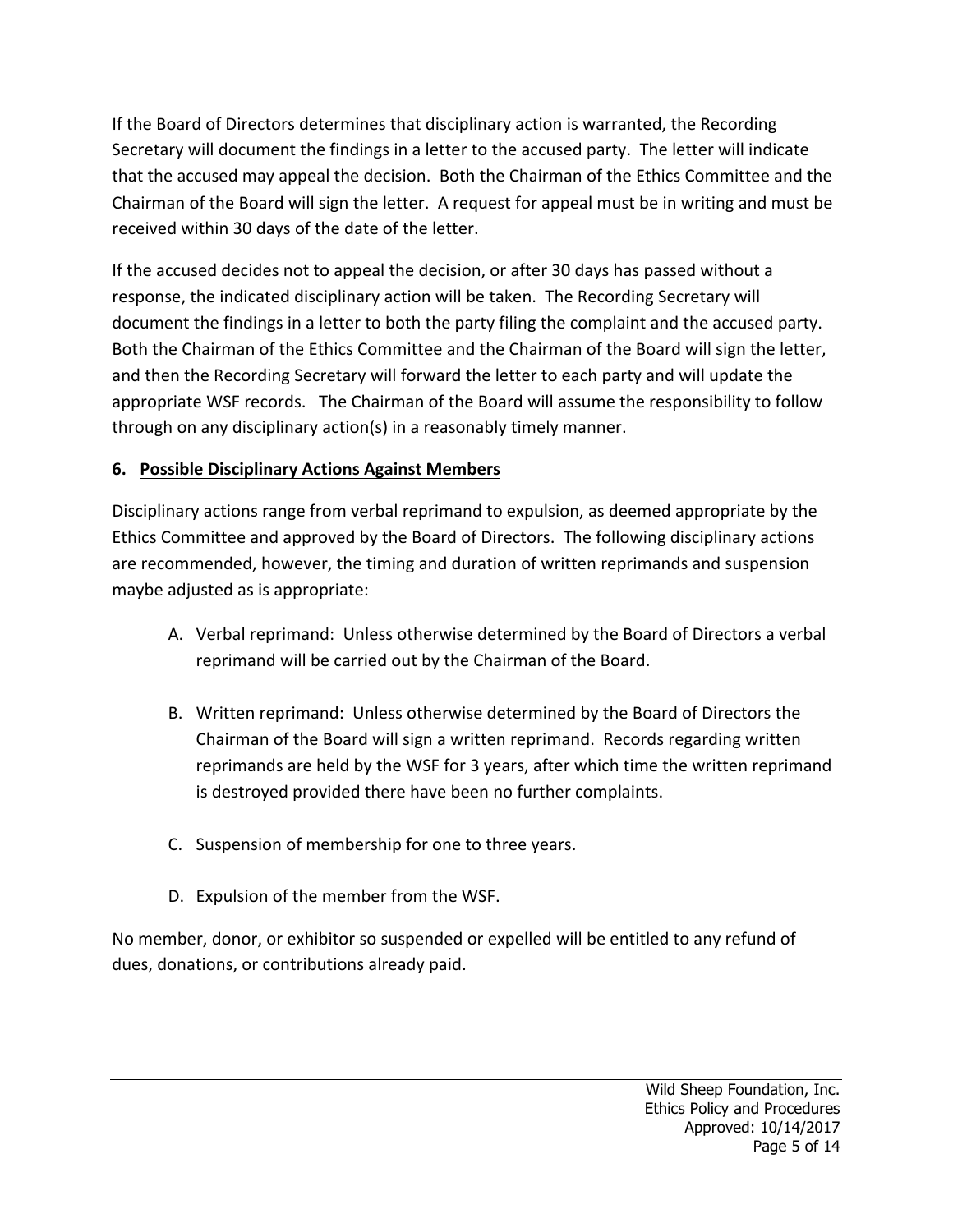## **7. Appeal Process**

If disciplinary action is to be taken, the accused member may make a request in writing to the Chairman of the Board for a hearing to review the complaint and actions recommended. Requests for a hearing must be received within 30 days of the date of the letter indicating that disciplinary action will be taken. The following represents the process followed when a request for hearing is received:

- A. The Chairman of the Board will schedule a hearing before a Hearing Board within 30 days of the receipt of the request. The hearing will be scheduled such that the party filing the complaint and the accused party both are given at least 15 days' notice of the hearing.
- B. The hearing will be held via conference call.
- C. The Hearing Board will consist of the following three persons: i) the Chairman or Vice Chairman of the Board, ii) the Chairman of the Ethics Committee or his/her designee (who must be a member of the Ethics Committee), and iii) a WSF life member in good standing. The WSF President will be an ex-officio member, but his or her participation is not required. The Recording Secretary will also attend the conference call to document the proceedings.
- D. The Chairman of the Board, if present, will preside over the hearing. If the Chairman is not present, then the Vice Chairman will preside. The presiding Board member will indicate when, and for how long, each party may speak. Failure of a party to comply with the presiding Board member's instructions during the telephonic hearing may result in the complaint being dismissed, the appeal being dismissed, or other adverse action, at the Hearing Board's sole discretion.
- E. The party filing the complaint and the accused party may have one, and only one, WSF member held in good standing speak on their behalf during the hearing. Legal counsel is prohibited from attending the hearing. A party's member-representative may be a lawyer, provided the lawyer has been a member of the WSF for at least a year.
- F. The Hearing Board will have two weeks after the hearing to reach a decision, which will be final. The Hearing Board has the full latitude of options available, including dismissal or disciplinary actions as specified in Section 6 above.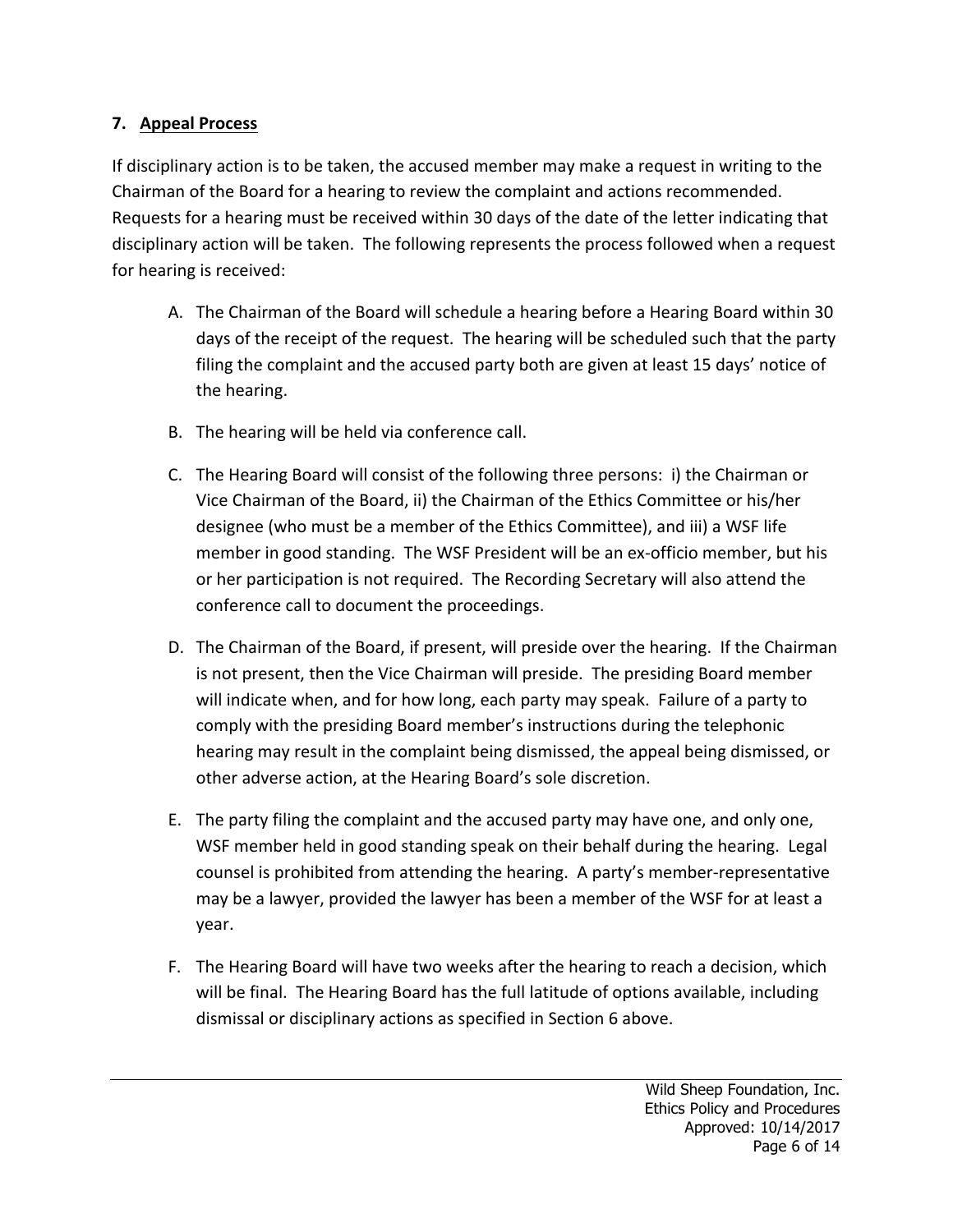G. Any resulting disciplinary actions taken will be documented and implemented as described in Section 5 above.

The determination of the Hearing Board is final and there is no other recourse within the WSF.

# **8.** Chapters and Affiliates

Chapters and Affiliates are subject to the same grounds for complaint as members. The rules and procedures for the filing of a complaint, the processing of a complaint, and the appeal process applicable to Chapters or Affiliates are also the same as the rules and procedures applicable to members as set forth above, except where specifically stated below. Communication between the WSF and the Chapter or Affiliate regarding any complaint or disciplinary action will be made by the WSF through the Chapter or Affiliate Chairman or President, if possible. If the Chairman or President cannot be reached, the WSF may direct correspondence or other communication to any known officer.

# **A. Revoking a Chapter or Affiliate Charter**

In addition to the grounds for complaint specified in Section 3 above, the Board of Directors, by 2/3 vote, may withdraw a Chapter/Affiliate Charter if either has violated the terms of their charter. The process for addressing charter violations is as follows:

- i. A letter signed by the Chairman of the Board will be sent to the known Chapter Officers indicating that:
	- a. The Chapter is in violation of its charter and the nature of the violations;
	- b. The Chapter has the opportunity to provide a written response to the Board within 30 days of the date of the letter;
	- c. The written response must be signed by the President, Chairman, or other officer appointed by the Chapter to make a response, which response must be witnessed, and include the following, "The statements made are truthful and factual to the best of my knowledge."
	- d. If no response is received within 30 days of the date of the WSF's letter, the Board will assume the Chapter is in violation of the charter as indicated.
- ii. Once a response is received, or after the 30 day period for responses expires, the Board will determine if disciplinary action is warranted and, if so, what actions to take.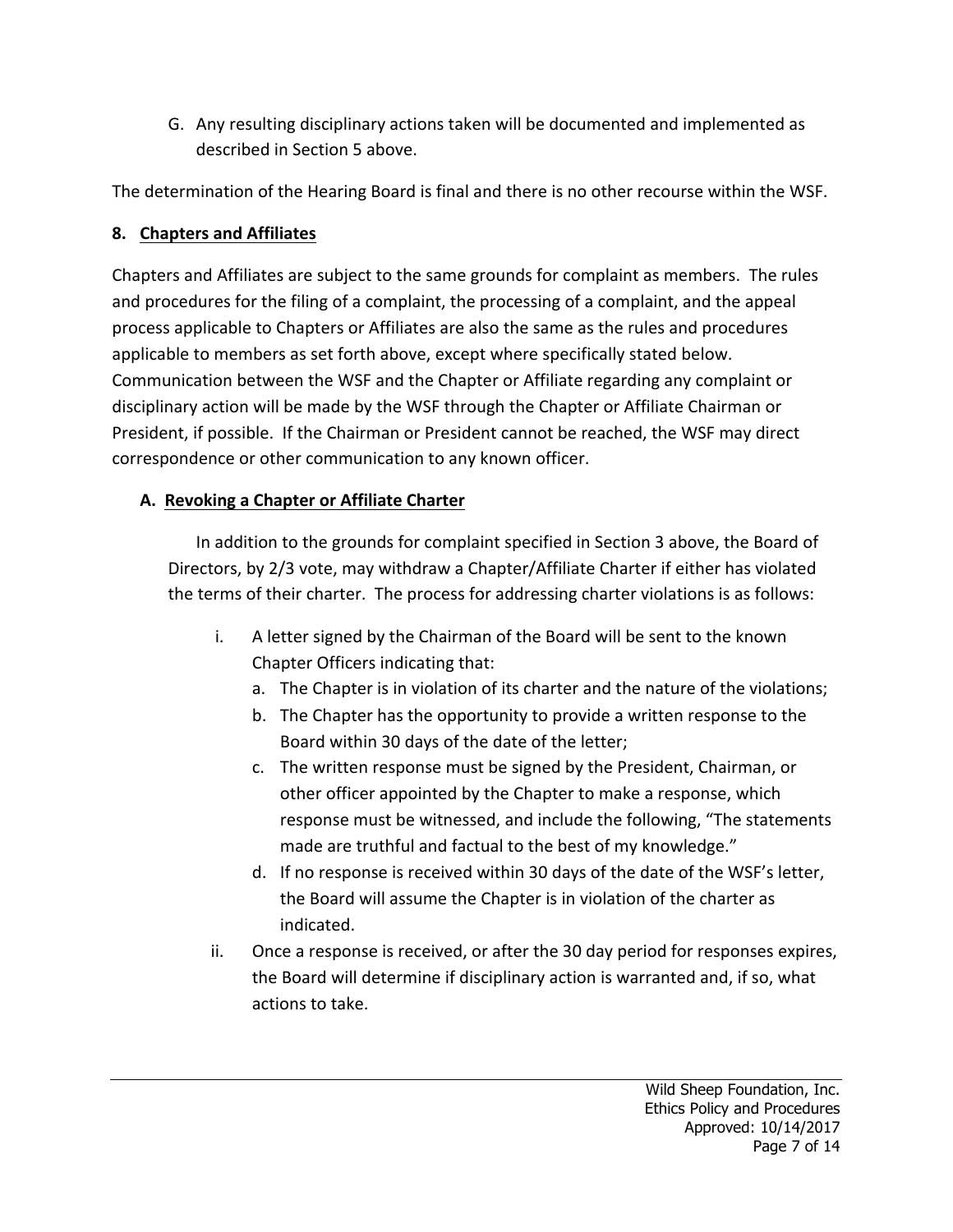- iii. If disciplinary action is to be taken, the Recording Secretary will check the records to determine if a written reprimand is in the file. If so, the disciplinary action may be adjusted according to the Chapter's disciplinary history. Guidelines for publication of the action will be established by the Board and carried out by the Chairman of the Board and/or the President of the WSF.
- iv. A letter signed by the Chairman of the Board will be sent to the known Chapter Officers indicating the Board's decision.

The Recording Secretary will be responsible for all communications and the updating of appropriate WSF records.

Actions taken by the Board against a Chapter due to Charter violations are final.

# **B. Possible Disciplinary Actions Against Chapters and Affiliates**

Disciplinary actions will be one of the following:

- i. Verbal reprimand: Unless otherwise determined by the Board of Director, the Chairman of the Board will carry out a verbal reprimand.
- ii. Written reprimand: Unless otherwise determined by the Board of Director, the Chairman of the Board will sign a written reprimand. Records regarding written reprimands are held by WSF for 3 years, after which time the written reprimand will be destroyed provided there have been no further complaints.
- iii. Revocation of the Charter or termination of the Affiliate agreement.

No Chapter having their charter revoked or no Affiliate having their agreement terminated will be entitled to any refund of dues or contributions already paid.

#### **9. Exhibitors and Donors**

Exhibitors and Donors are subject to the grounds for complaint set forth in Section 3 above. The rules and procedures for the filing of a complaint, the processing of a complaint, and the appeal process applicable to Donors and Exhibits are the same as the rules and procedures applicable to members except as stated below.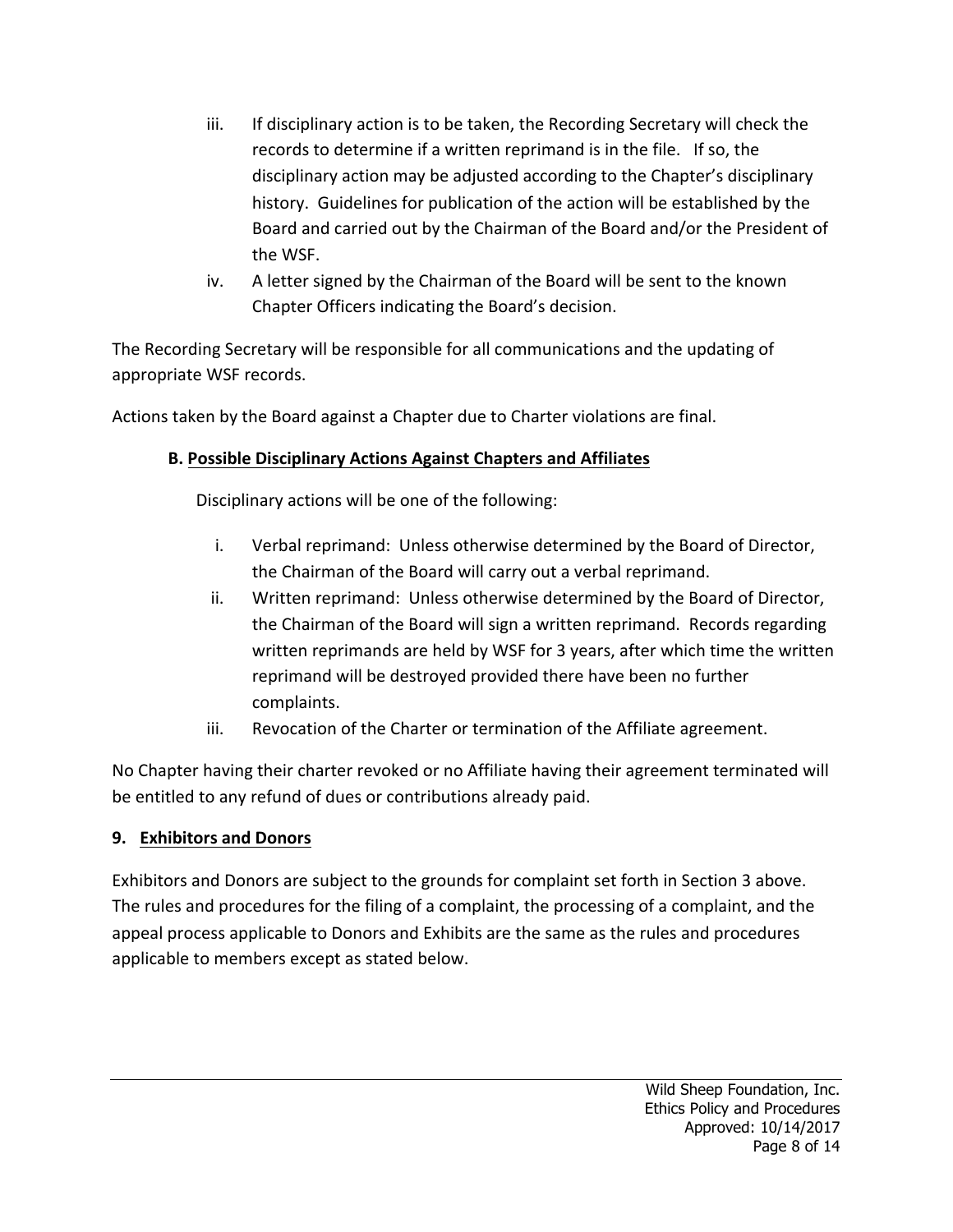## A. Limited Scope of Complaints Against Donors and Exhibitors

The WSF will only process complaints regarding vendors who exhibited at the Annual WSF Convention or a WSF related event. The WSF will only process complaints regarding donors who made donations to the WSF or one of its Chapters or Affiliates. Complaints against donors and exhibitors must relate to a product or service purchased at the WSF event or through a WSF auction. WSF will not get involved in contract disputes between buyers and sellers as these matters are better solved between the parties or in the courts.

## **B**. **Possible Disciplinary Actions Against Exhibitors and Donors**

Disciplinary actions will be one of the following:

- i. Verbal reprimand: Unless otherwise determined by the Board of Directors a verbal reprimand will be carried out by the Chairman of the Board.
- ii. Written reprimand: Unless otherwise determined by the Board of Directors the Chairman of the Board will sign a written reprimand. Records regarding written reprimands are held by WSF for 3 years, after which time the written reprimand will be destroyed provided there have been no further complaints.
- iii. Suspension from exhibiting or donating for one to three years.
- iv. Permanently barring vendor from exhibiting or donating.

# **10. Board of Directors**

Directors are subject to the grounds for complaint set forth in Section 3 above. Additional grounds for a complaint against a Director are set forth below. The rules and procedures for the filing of a complaint, the processing of a complaint, and disciplinary actions applicable to Directors are described below.

Directors, by their position, represent the WSF in both their actions and words, and Directors are entrusted by the membership with the stewardship of the WSF. WSF Directors have a duty of loyalty to WSF's donors, members and the general public. Directors shall not use their position of trust and confidence to further their private interests. Directors must affirmatively protect and act in the best interests of the WSF. Directors shall refrain from taking any action that may harm the WSF, its donors or the general public. WSF Directors also have a duty of care which requires Directors to sufficiently inform themselves of all material information prior to making decisions that will or may affect the WSF, its donors or the general public.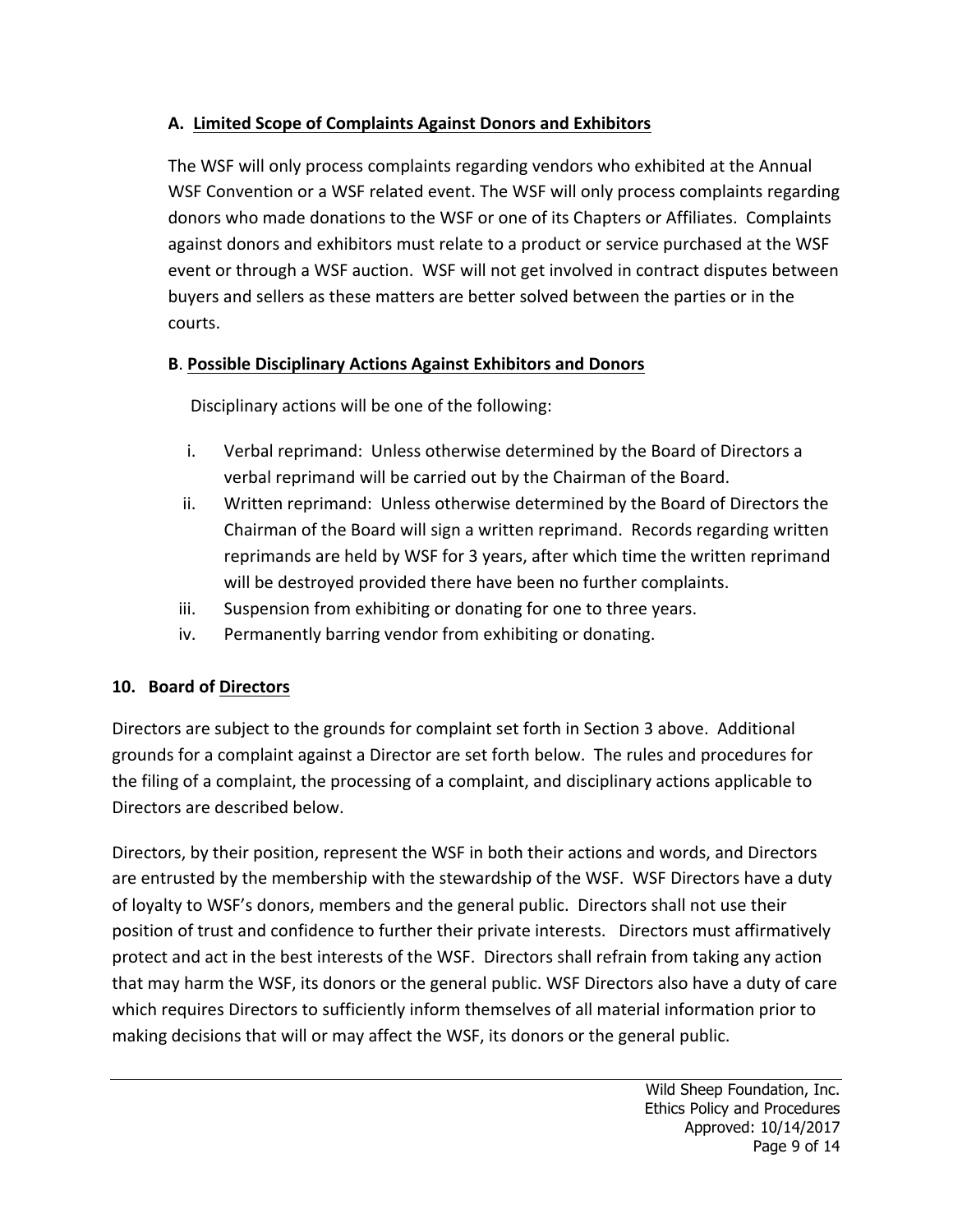Misconduct is defined as any action that taken by a Director, in his/her capacity as a Director, that is not in the best interest of the WSF, its donors or the general public. This includes avoiding conflicts of interest and diverting WSF funds, opportunities or information from its donors or the general public, and also includes any breach of the duty of loyalty, duty of care and any fiduciary duties that are owed by the Director to the WSF.

As part of its commitment to ethical and legal conduct, WSF expects its Directors to bring any information regarding suspected improper conduct, whether or not under this Code, to the attention of the Board. To the extent possible, the identity of the Director making the report will be kept confidential. Directors will be expected to cooperate in the investigation of any alleged violation of the Code. If the result of WSF's investigation indicates that corrective action is required, the Board will decide what steps should be taken to rectify the problem and prevent its recurrence.

Disciplinary actions may be taken for:

- Authorization of or participation in actions that violate the Code.
- Failure to report a violation of the Code or to cooperate in an investigation.
- Retaliation against an individual for reporting a violation or possible violation of the Code.
- Missing 2 of 4 consecutive Board Meetings without a reasonably adequate excuse is cause for removal from the Board. After the second unexcused absence, the Chairman will prepare a formal complaint and forward it to the President. The complaint will be processed like any other complaint against a Director.

# **A. How to File a Complaint Against A Director**

Any member in good standing, including Directors, may file a written request to remove a Director. The written request should, clearly and concisely, describe the wrongful actions of the Director under Section 3 above and/or the Bylaws or Director Code of Ethics that were violated. The request must be signed and witnessed and include the following statements:

- i. "I have read and understand the WSF Ethics Policy" and,
- ii. "The statements made are truthful and factual to the best of my knowledge."

Requests for Director Removal will be sent to the WSF President, not the Recording Secretary.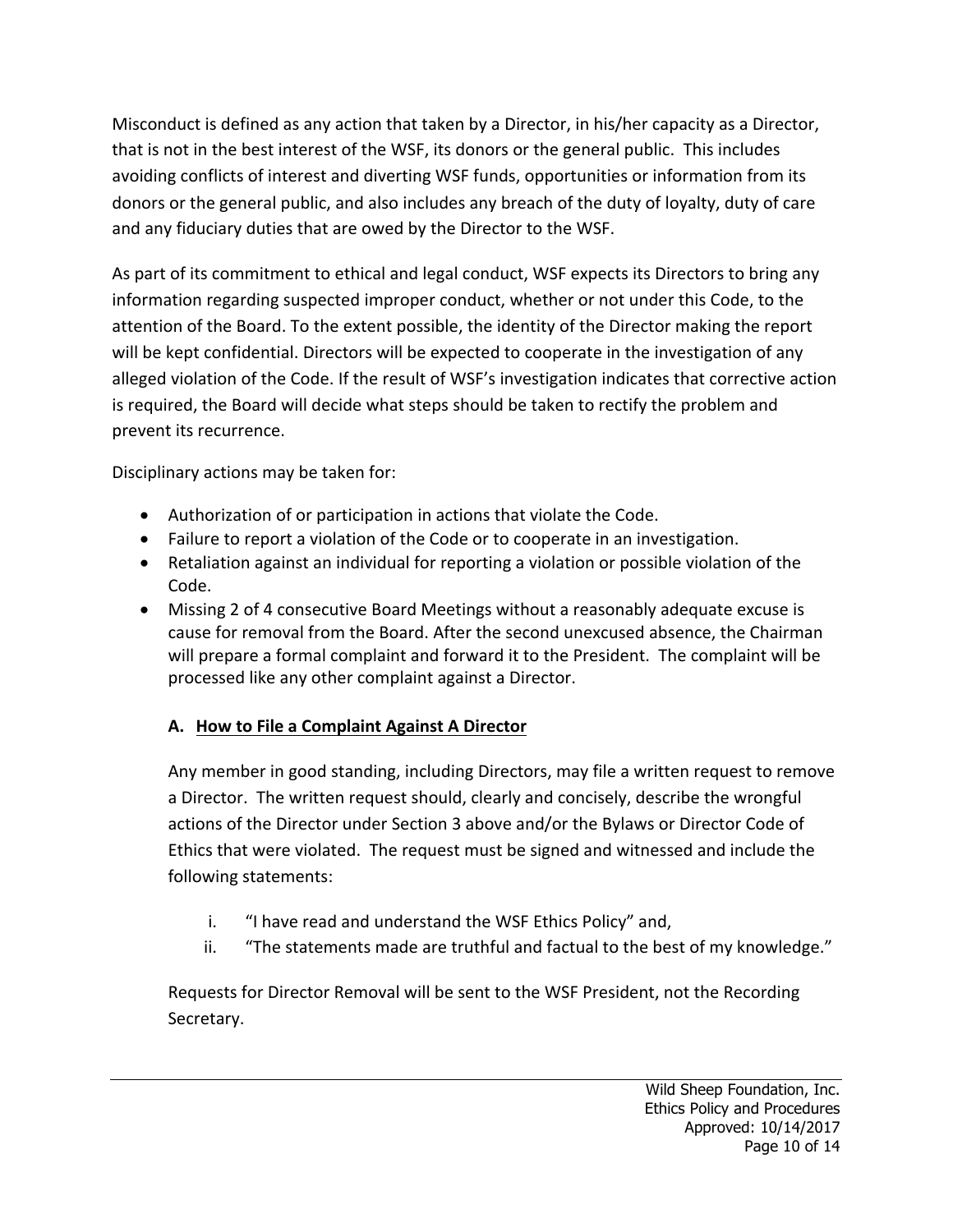## **B. How Complaints Against Directors Are Processed**

Upon receipt of a complaint against a Director, the WSF President will ensure the complaint is properly filled out and signed, will record the complaint with date received, and will immediately notify the Chairman of the Board, if the Chairman is not the accused, or the Vice Chairman of the Board, if the Chairman is the accused. Complaints regarding conduct that was known by, or should have been known by, the complaining party more than 3 years prior to the time of the complaint will be dismissed.

The Chairman or Vice Chairman (as applicable) will determine whether a special Board meeting is required, and if so, will schedule the meeting. The President will forward the complaint to all Directors at least 15 days prior to the meeting when the complaint is to be addressed.

Whether or not a complaint has been filed, the Chairman may place any Director on temporary suspension until the next in-person Board meeting if the following conditions are met:

1. The Chairman, at his or her discretion, determines that a Director has or likely will engage in conduct that is sufficiently serious to require immediate suspension, and,

2. The Chairman has consulted with the President regarding the Director, and the President agrees that temporary suspension is appropriate.

At the Board meeting, the Chairman or Vice Chairman in Executive Session will present the complaint as written. In the case of a temporary suspension, the Chairman or President will state the reasons for temporarily suspending the Director. The accused Director will be given an opportunity to respond. After any requisite discussion a vote by secret ballot will be taken. The accused Director will not be part of the vote, nor will any Director who filed the complaint. Disciplinary action will require a 2/3-majority vote of the eligible Directors and will be immediate and final.

If a Director is permanently dismissed, an interim Director will be appointed per the procedure in the Bylaws. If the dismissed Director was an Officer, the Board will select a replacement officer. Guidelines for publication of the removal/replacement will be established by the Board and carried out by the Chairman and President.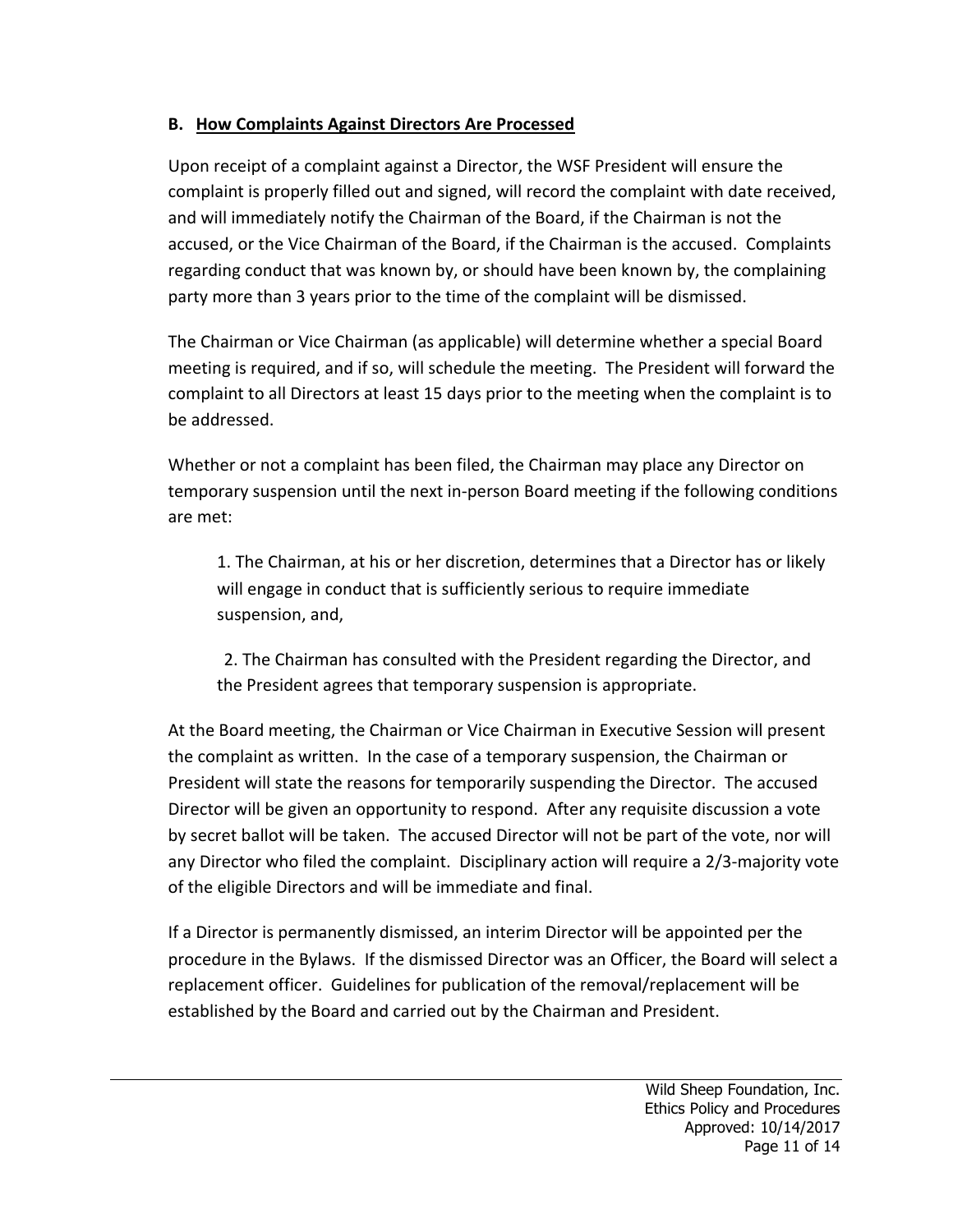Regardless of the outcome, the President will prepare and send a letter to the party who filed the complaint informing him or her of the outcome. The President will also update the WSF records as appropriate.

## **C. Possible Disciplinary Actions**

Disciplinary actions will be one of the following:

- i. Verbal reprimand: Unless otherwise agreed by the Board of Directors the Chairman of the Board will carry out a verbal reprimand.
- ii. Written reprimand: Unless otherwise agreed by the Board of Directors the Chairman of the Board will sign a written reprimand. Written reprimands are held by the Foundation as long as the Director continues to hold his or her position, after which time the written reprimand will be destroyed, provided there have been no further complaints.
- iii. Removal of the Director from the Board.

## **11. Mailing of Notices**

All mailings to the person filing a complaint and the accused party will either be by personal service or certified mail, return receipt requested, to their address of record on file with the Foundation. If after 30 days no receipt is returned, the Recording Secretary will make an attempt to determine if the individual has a new address. If another address is not discovered, the original correspondence and all further correspondence will be resent by First Class mail to the address of record. Lack of response will be interpreted to be intentional.

#### **12. Extension Requests**

All response periods set forth in this policy will be strictly enforced. The Ethics Committee or the Board of Directors may only grant extensions to the deadlines in this policy. Requests for extensions will only be considered in extraordinary circumstances in advance of the applicable deadline, and will only be granted for good cause shown.

#### **13. Ethics Committee Procedures**

A. Processing a Complaint: The Ethics Committee will determine that a complaint is valid and should be processed when an ethical violation has occurred if all the allegations are assumed to be true. Complaints that do not meet this standard will be dismissed.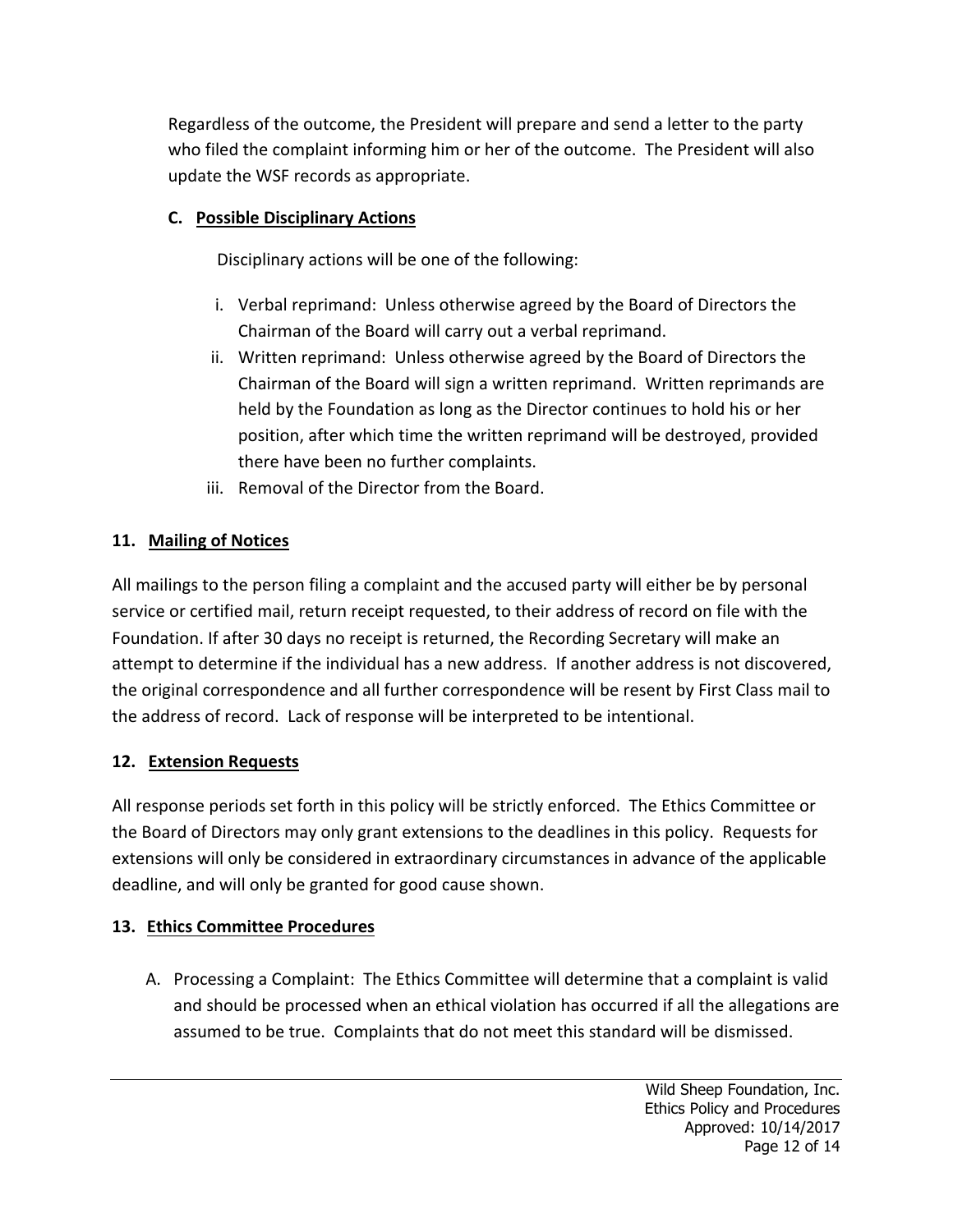- B. Investigation: In the processing of a complaint, the Ethics Committee members should use appropriate judgment to perform their own investigation, including calls to the accuser and accused to clarify any information. Records should be maintained of these activities and any verifiable evidence should be recorded.
- C. Appeal Hearing: The telephonic appeal hearing should be run according to a specific format that is communicated to all attendees prior to the hearing.
- D. The Hearing Board will consist of the following three persons: the Chairman or Vice Chairman of the Board, the Chairman of the Ethics Committee or his/her designee (who must be a member of the Ethics Committee), and a WSF life member in good standing. The WSF President will be an ex-officio member, but his or her participation is not required. The Recording Secretary will also attend the conference call to document the proceedings. Should any of the above be the accused, they shall be replaced with a person chosen by either the Chairman or Vice Chairman, whichever is chairing the hearing.
- E. Typically, the format is as follows:
	- i. The Chairman of the Board (or Vice Chairman if the Chairman is not present) presides over the Appeal Hearing.
	- ii. Chairman of Ethics Committee states the allegations of the complaint, the disciplinary action to be taken, the rationale for the disciplinary action, and any additional background information pertinent to the proceedings.
	- iii. Accused and/or his or her member representative have 5 minutes to respond with his/her rationale for appeal.
	- iv. Accuser and/or his or her member representative have 5 minutes to comment.
	- v. Hearing Board has 15 minutes to ask questions.
	- vi. Accuser has 2 minutes to make brief closing statements.
	- vii. Accused has 2 minutes to make brief closing statements.

# **14. Self- Disclosure**

Any member may self-disclose a potential violation by contacting a WSF Director, the WSF President, or the WSF Chairman of the Ethics Committee. The preferred method of selfdisclosure is written notification consistent with the guidelines presented in Section 4 above. However, verbal self-disclosures are accepted.